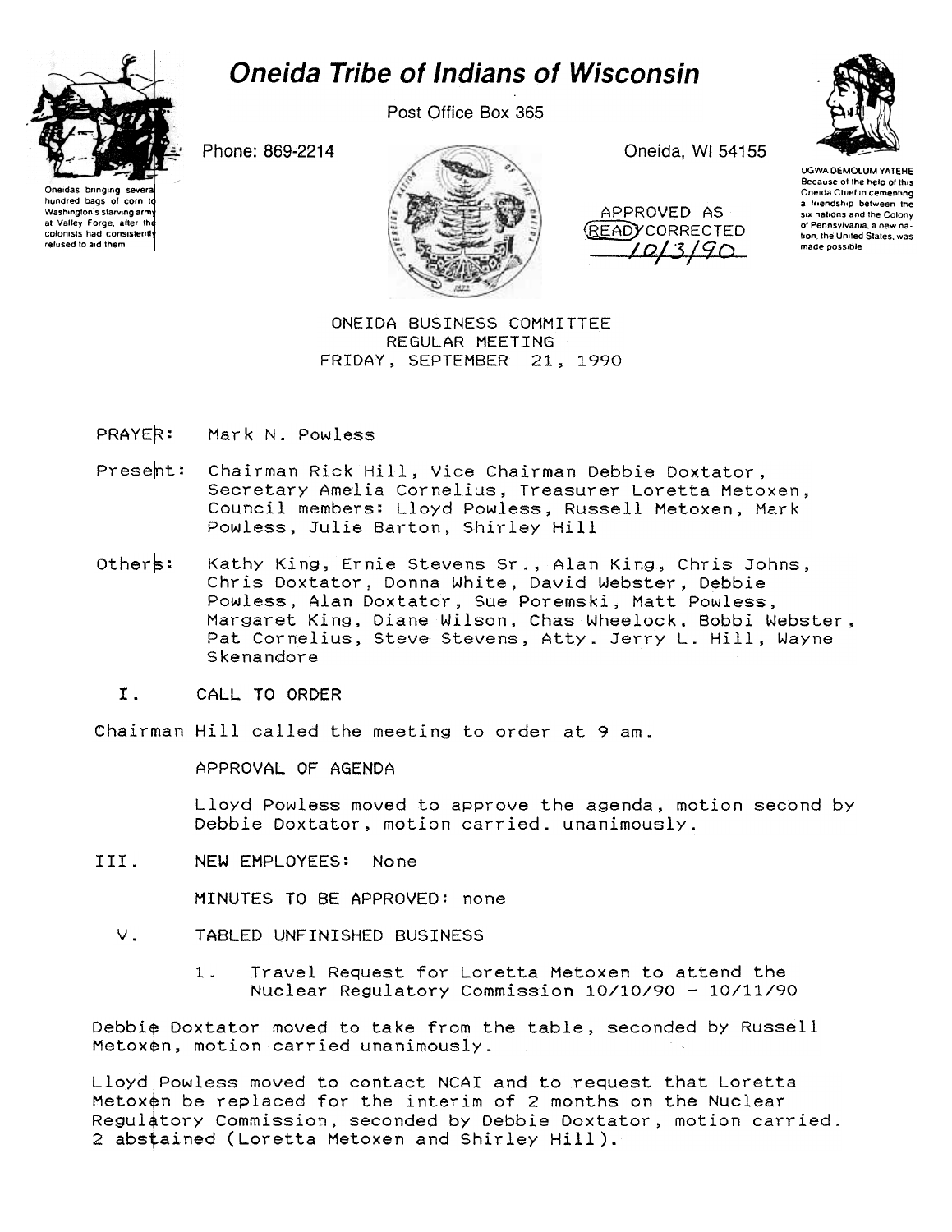- VI. REPORTS
	- 1. HUMAN RESOURCES
		- A) Approval Requested for: none
		- B) Hiring Information:
			- 1) Hiring Maternal Health Nurse-Susan Derksen
			- 2) Bingo List: 26 applicants/9 cleared/iS
				- incomplete
		- C) Transfers/Promotions/Reassignments
			- 1) Reassignment of Terry Pamanet to Bingo Worker from Cashier/Sales Clerk Instant Tickets
	- $2<sup>1</sup>$ TRAVEL REPORTS
		- A) Lloyd E. Powless, Milwaukee, WI 9/10/90 for AILCEB
		- Mtg.<br>B) Amel Amelia Cornelius, Madison, WI for Conference Planning

## VII. NEW BUSINESS

1 . RESOLUTIONS

Retroactive Approval Requested for Resolution #9~21-90-A in Regards to Child Abuse Initiative Funds - Sherri King

WHEREAS, the Oneida Tribe of Indians of Wisconsin has given priority to the health and well-being of Oneida children, and

WHEREAS, the Oneida Tribe of Indians of Wisconsin recognizes the need for child protection services in the Oneida community, and

WHEREAS, the Oneida Tribe of Indians of Wisconsin has determined that the United States Department of the Interior, Bureau of Indian Affairs, has made available, additional Child Abuse Inititive Funding

NOW THEREFORE BE IT RESOLVED: that the Oneida Tribe of Indians of Wisconsin make application to the Bureau of Indian Affairs, Great Lakes Agency for Child Abuse Initiative Funds.

Lldyd Powless moved to adopt Resolution #9-21-90-A, seconded by Debbie Doxtator, motion carried unanimously.

> B) Library Services for Indian Tribes-Basic Gran Resolution 9-21-90-B - Sherri King

WHEREAS, the Oneida Tribe of Indians of Wisconsin has determined it to be a priority to provide educational service and resources to tribal and other community members, and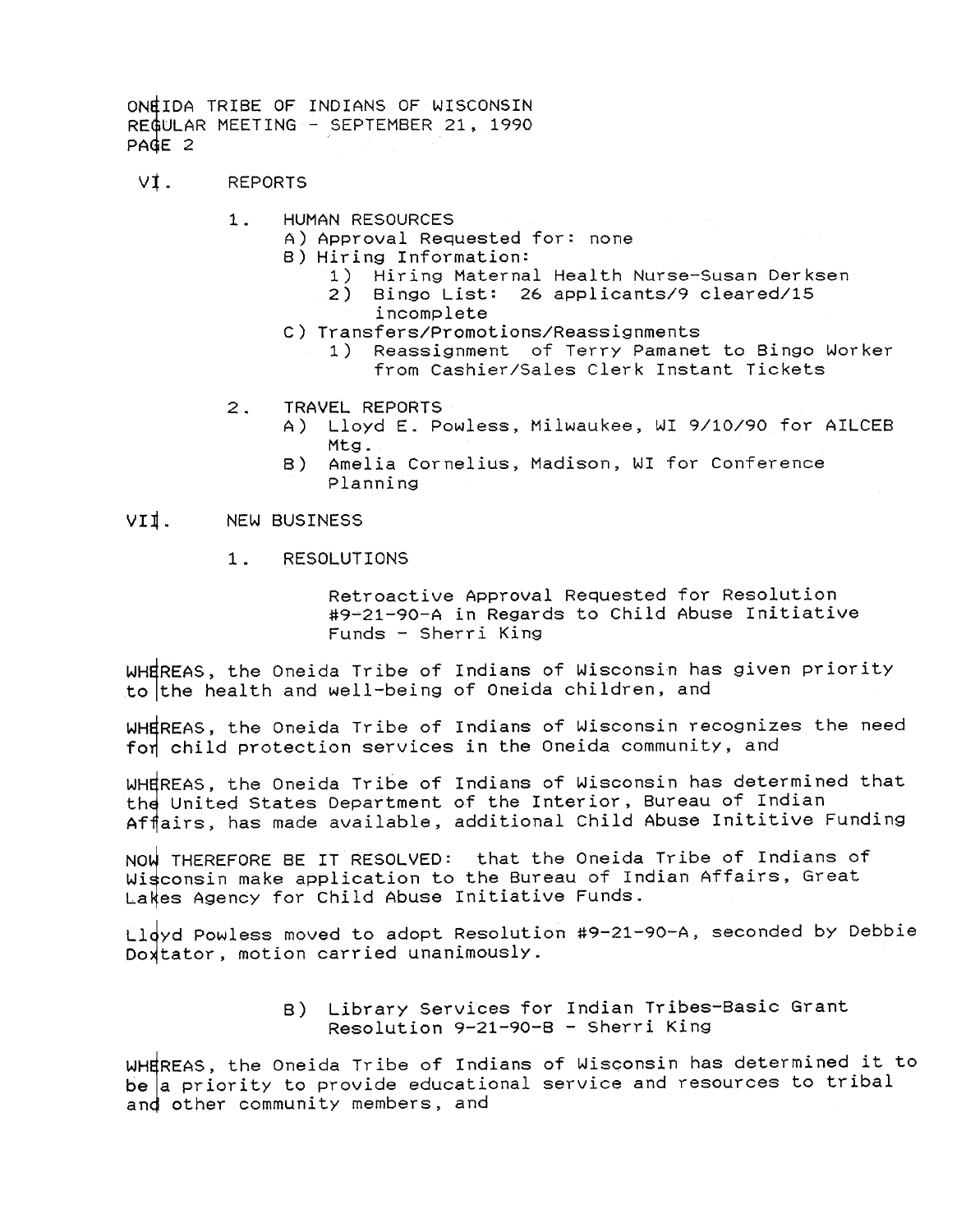## RESOLUTION #9-21-90-B (Continued)

WHEREAS, the Oneida Tribe of Indians of Wisconsin has made a commitment to the Oneida Community Library to support their efforts on behalf of tribal members.

NOW THEREFORE BE IT RESOLVED; that the Oneida Tribe of Indians of Wisconsin submit an application for Basic Grants under Library Senvices for Indian Tribes to the United States Department of Education.

Debbie Doxtator moved to adopt Resolution #9-21-90-B, second by Loretta Metoxen, motion carried unanimously.

> C) Conflict of Interest Resolution/Policy - Gerald L  $H11$

Discussion on adding another section regarding disciplinary actions for suspension with or without pay and termination. There is also a need to develop a disclosure form.

Amelia Cornelius moved to refer the policy back to Attorney Hill for indlusion of the above items discussed, second by Debbie Doxtator motion carried unanimously.

## $\mathcal{P}$ **REQUESTS**

Land Committee Recommendations of 9/10/90 - Chris Doxtator

1. Ortek Request 2. Lease of Land by Hotel

Lonetta Metoxen moved to defer to the Economic Development & Planning (ED&P) Committee for a recommendation, seocnd by Russell Metoxen.

Discussion: Debbie Doxtator stated that the ED&P Committee would like to have at least 6 months time to plan before action is deferred to the Committee. Lonetta Metoxen moved to rescind her motion, second by Russell Metoxen, motion carried unanimously.

Lldyd Powless moved to refer both items 1 and 2 to the General Manager for dispensation, second by Amelia Cornelius, motion carried undnimously.

## September Enrollments - 80 Enroliees

Lonetta Metoxen moved to approve the enrollments as presented sedonded by Russell Metoxen, motion carried unanimously.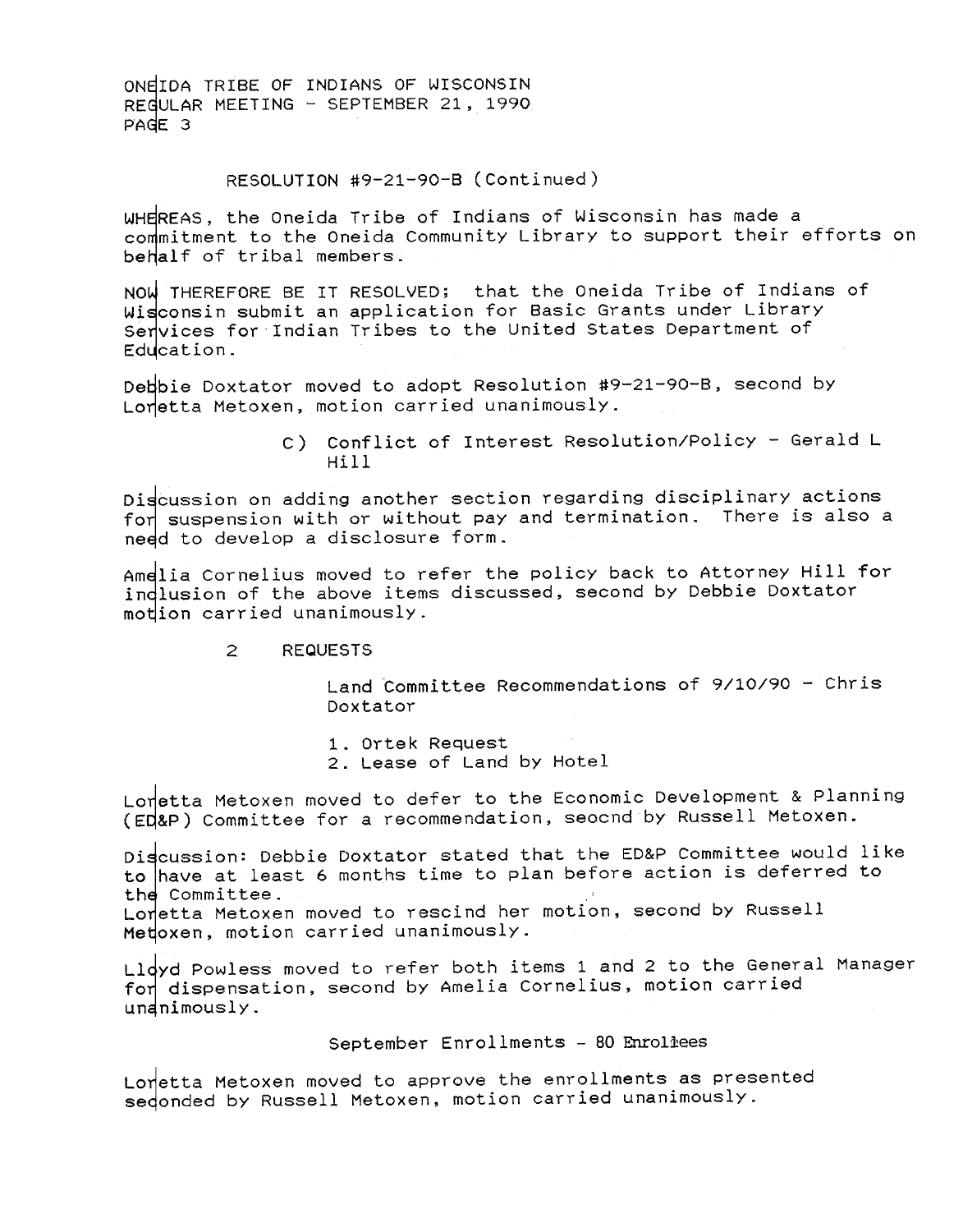c) Follow-up for Leadership Training -Amelia Cornell.

Amelia Cornelius will contact Ada Deer for a Monday meeting.

D Call for a Special General Tribal Council Meeting

Discussion on agenda for the meeting.

Discussion on agenda for Community meetings. Chairman Rick Hill appointed Julie Barton to develop the agendas for the Community meetings with input from tribal members.

Deþbie Doxtator moved to approve the recommendation of Oct 6 at 10 a.m. at the NHC for the Special GTC for:

- 1. Budget Continuation Resolution
- 2. Publication of Business Committee Minutes
- 3. Discussion on GTC Process, Procedures and Rules

sefonded by Loretta Metoxen, motion carried unanimously

E) Request for a Meeting with Prairie Island Sioux Tribe-Bobbi Webster

Discussion on protocol for requesting meetings

Lotetta Metoxen moved that the Prairie Island Sioux Tribe send a re quest for a meeting directly to the Tribal Chairman and for the Secretary to follow up on arrangement for the meeting.

> F) Request from O.R.C.O.A For a Full-Time Cook Assistant

Lo†etta Metoxen moved to refer to F&A until the FY'91 budget i: approved, motion seconded by Shirley Hill.

 $L1\phi$ yd Powless moved to amend the motion that David Webster provide this information in writing to ORCOA, seconded by Shirley Hill, motion catried unanimously.

Main motion carried unanimously.

- G) Committee Recommendations for:
	- 1 ) Land Committee (1 Vacancy)

Lonetta Metoxen moved to approve recommendation of Vera Wilson to the Land Committee to fill Russell Metoxen's term, seconded by Debbie Doxtator, motion carried unanimously.

Oneida Museum Board (3 Vacancies)

Lloyd Powless moved to approve the recommendation of David A Webster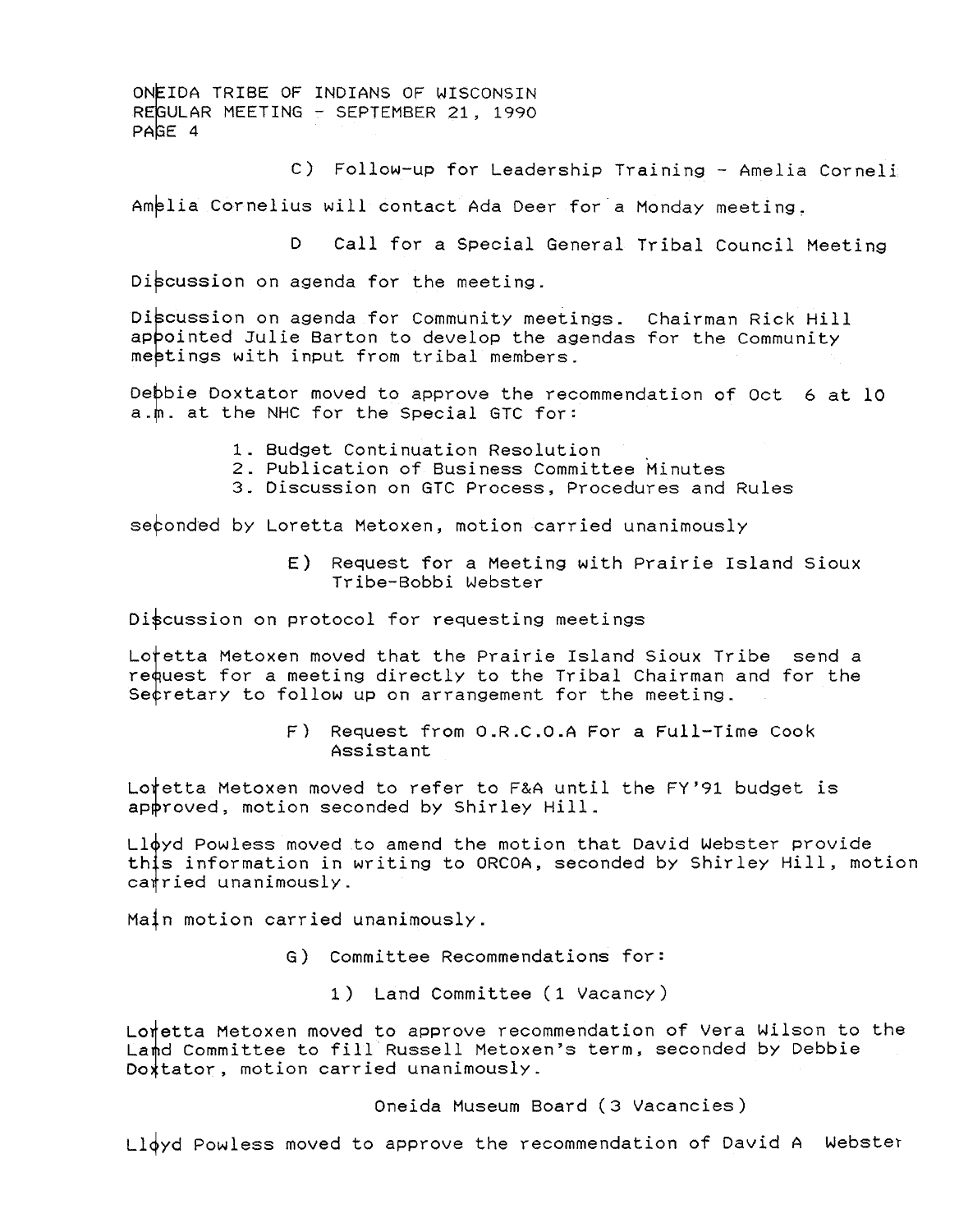Kerry Cornelius and Ron Peteson to the Oneida Museum Board, seconded  $b\lambda$  Debbie Doxtator, motion carried unanimously.

3) Non-Tribal Member to Museum Board (1 Vacancy)

Debbie Doxtator moved to approve the recommendation of Robert C Brown as the

ndn-tribal member to the Oneida Museum Board, seconded by Mark Powless, motion carried unanimously.

4 ) Gaming Commission

Applicants for Gaming Commission were sent to Public Safety for Security Checks -- information only: Lois Powless, Bobbie Webster, David A. Webster, Alan King, Lois Strong, Jan Malcolm, Ernie Stevens Matt Powless

Information on Editorial Board. Two members have applied for the board. There are 5 vacancies to be filled. Chairman Hill referred action to the Communication Sub-committee for a recommendation to be placed on next week's agenda.

> H) Request to Serve on Remedial Action Plan Implementation Committee

Amelia Cornelius moved to approve the appointment of Shirley Hill to the Remedial Action Plan Implementation Committee, seconded by Lloyd Powless, motion carried. Shirley Hill abstain.

I) Systems Analysis - Shirley Hill

There is a need to develop: the need, a bid package, and the scope of work. Lloyd Powless moved that Shirley Hill chair a Sub-Committee to develop a recommendation for consideration to be on agenda in two weeks, seconded by Russell Metoxen, motion carried. Shirley Hill abstain.

> J) Vacation Request for Gerald L. Hill for October 2, 3 4 and 15-18, 1990

Julie Barton moved to approve request, seconded by Amelia Cornelius, motion carried unanimously.

- $3.$ CONTRACTS/AGREEMENTS -None Scheduled
- 4 TRAVEL REQUESTS (Include Cost Estimates
	- a) Travel for Rick Hill to attend the National Tribal Leaders Meeting in Albuquerque, NM, Sept. 27-29, 1990. (Airfare \$559.00--Lodging/perdiem/\$340)